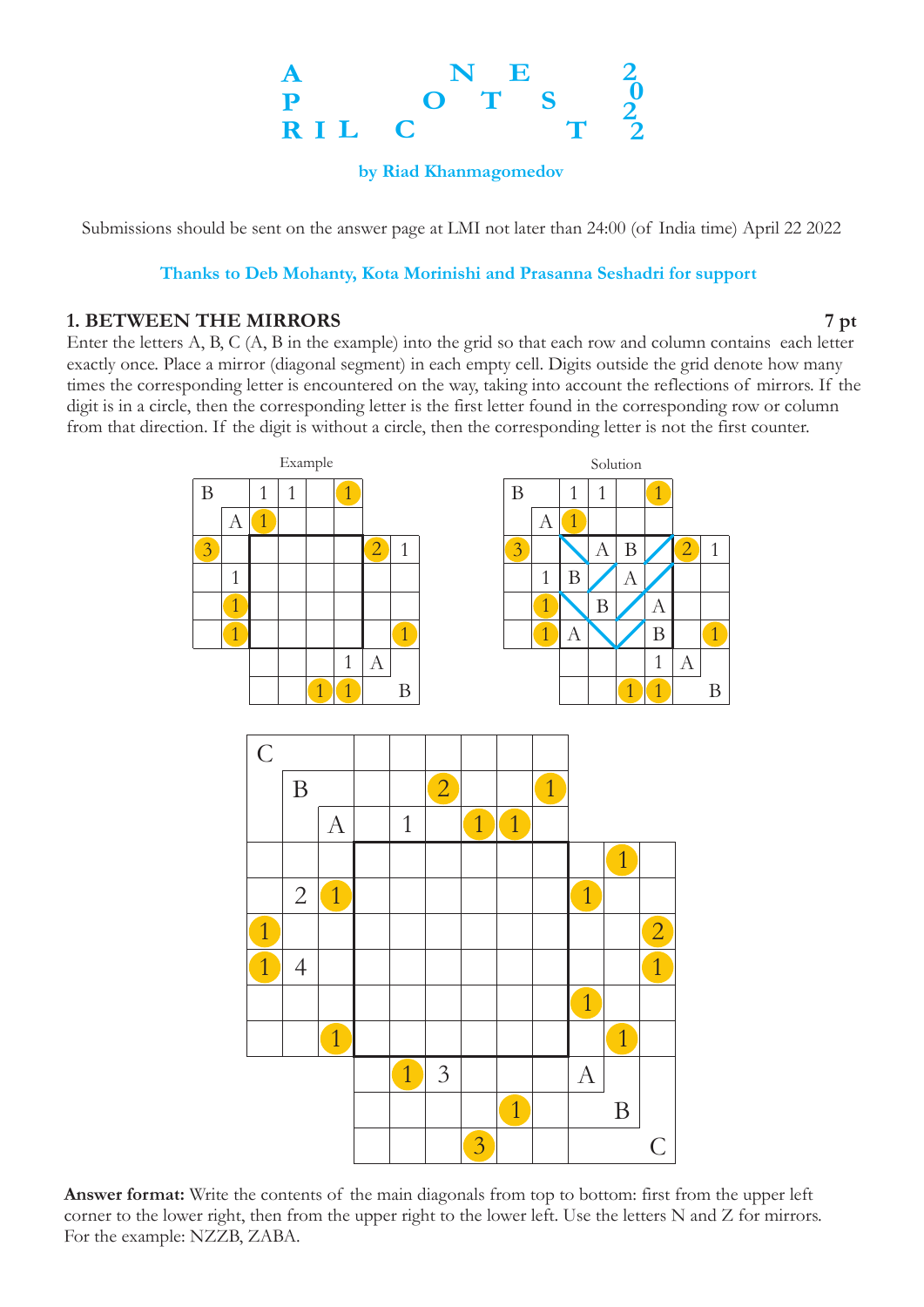# **2 C. ROSSROADS 6 pt**

Ignore the letters while solving. Draw a loop along the dotted lines, passing through all the yellow strips once. Horizontal and vertical strips along the path should alternate. The loop makes one turn between the strips. The digit on a strip shows the number of points of intersection made by the loop crossing the line passing through this strip.



Answer: Enter a sequence of letters along the loop, moving from A to the right. For the example: AECBFD.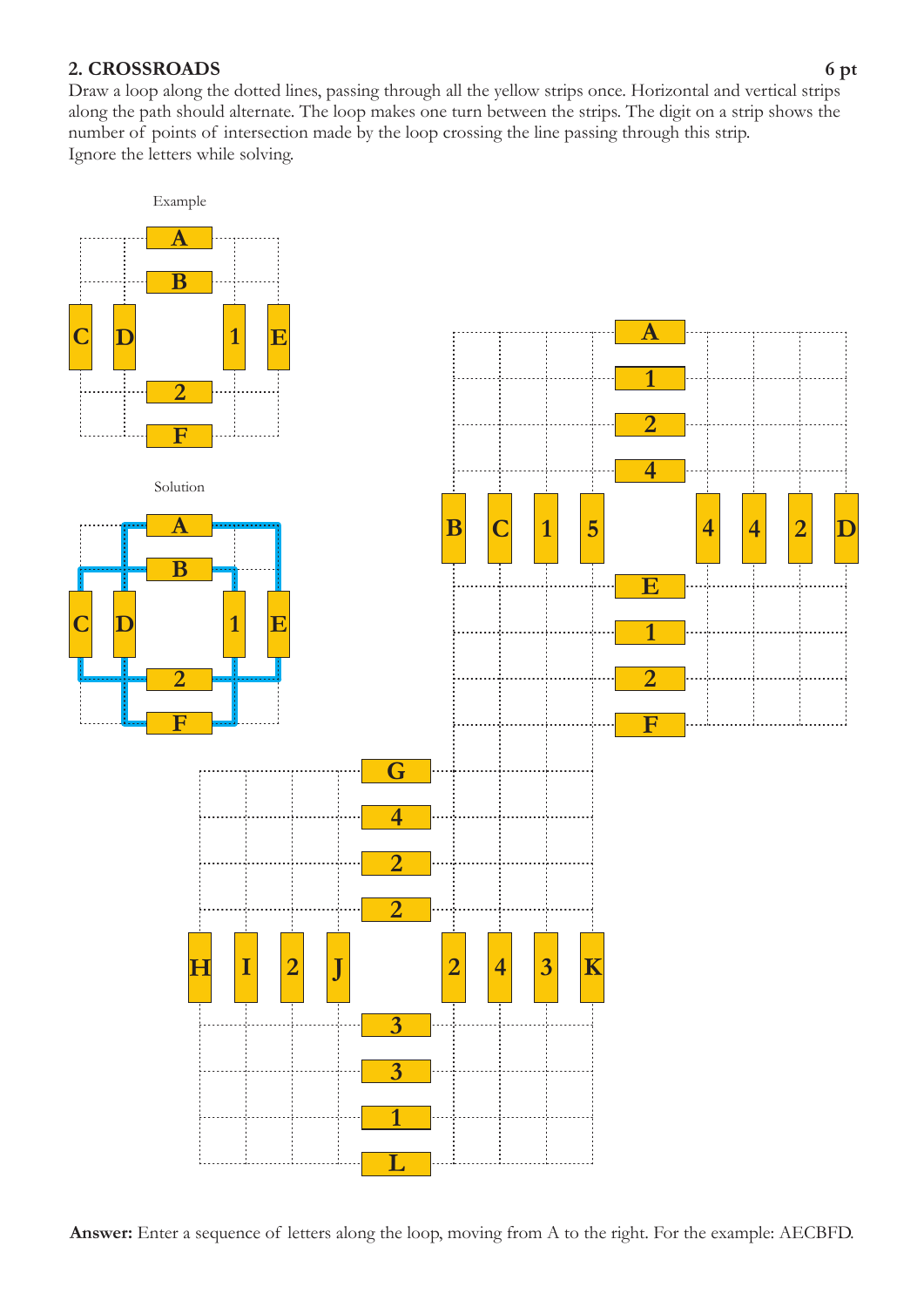# **3. HEXAPALINDROMES** 8 pt

Enter all the given numbers-palindromes around the colored cells clockwise from the pointers.



**Answer format:** Enter the numbers around A, B, C. For the example: 155551, 591195, 194491.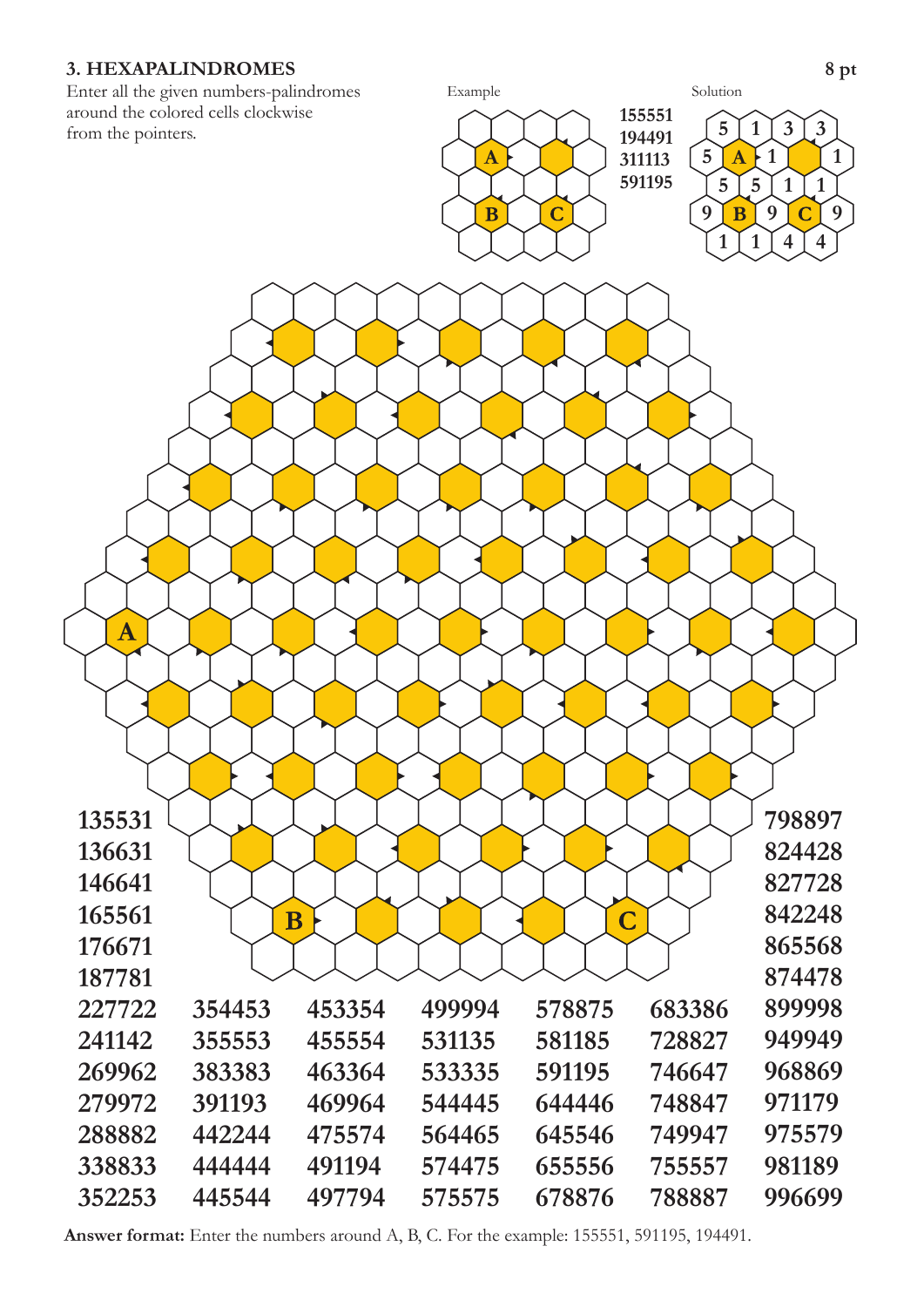# **4. LMI-ROAD 5 pt**

Shade some 1-unit cells and one-half of all double cells (cells with size 2). Numbers outside the grid show the number of shaded cells in rows and columns. You have to determine the values of three numbers denoted by the letters L, M, I. Draw a loop consisting of horizontal and vertical segments through the centers of all the remaining white cells.

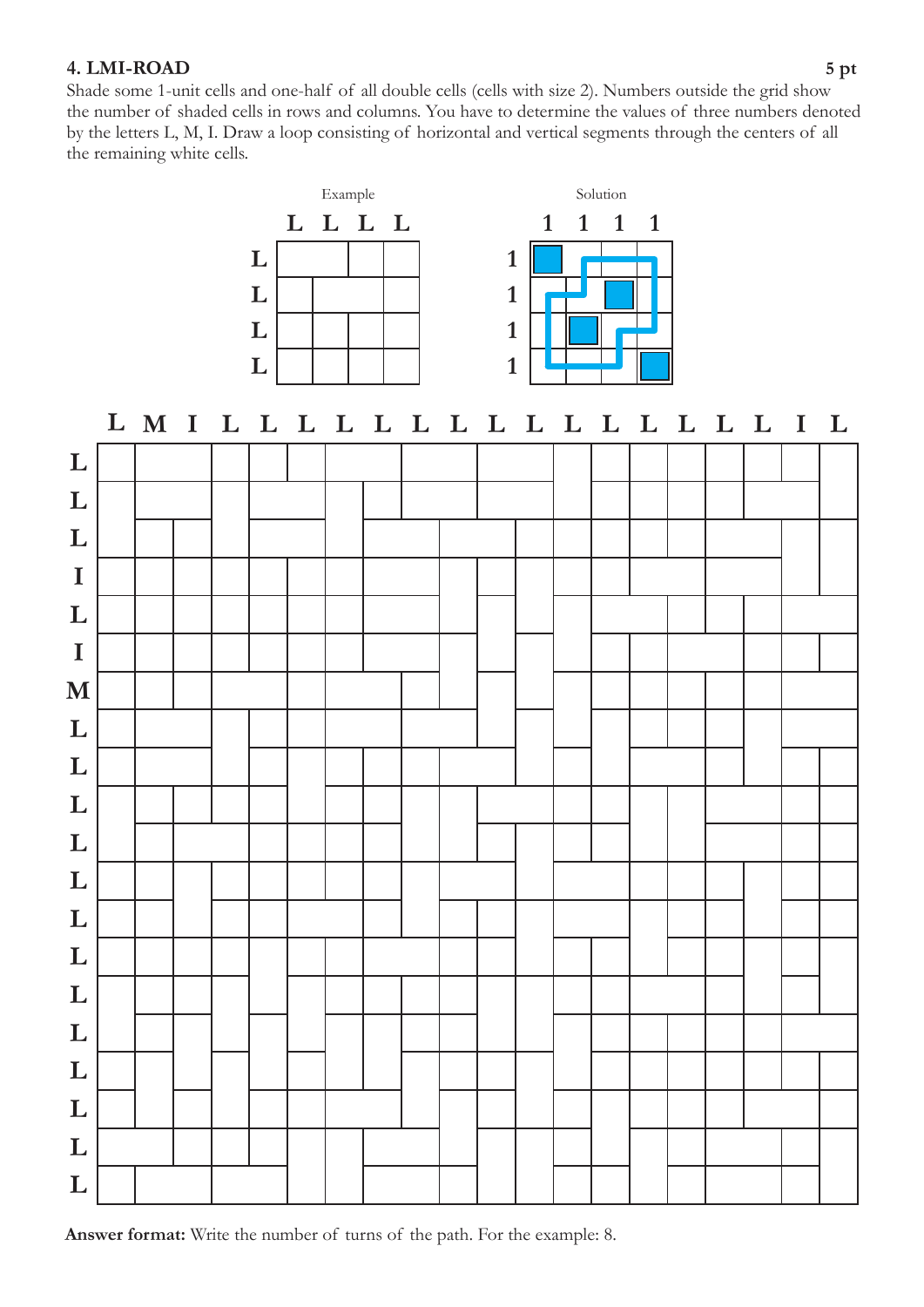# **5. PRODUCT TAPA 5 pt**

Shade some empty cells to create a continuous wall. There should not be any 2x2 shaded areas. Digits in a cell (in some cells, their product is given) can indicate the lengths of black cell blocks on its neighbouring cells. If there is more than one digit in a cell, there must be at least one white cell between the black cell blocks.







Answer format: Enter the length of the maximal black block in the lines marked with letters (from A to J). For the example: 1313.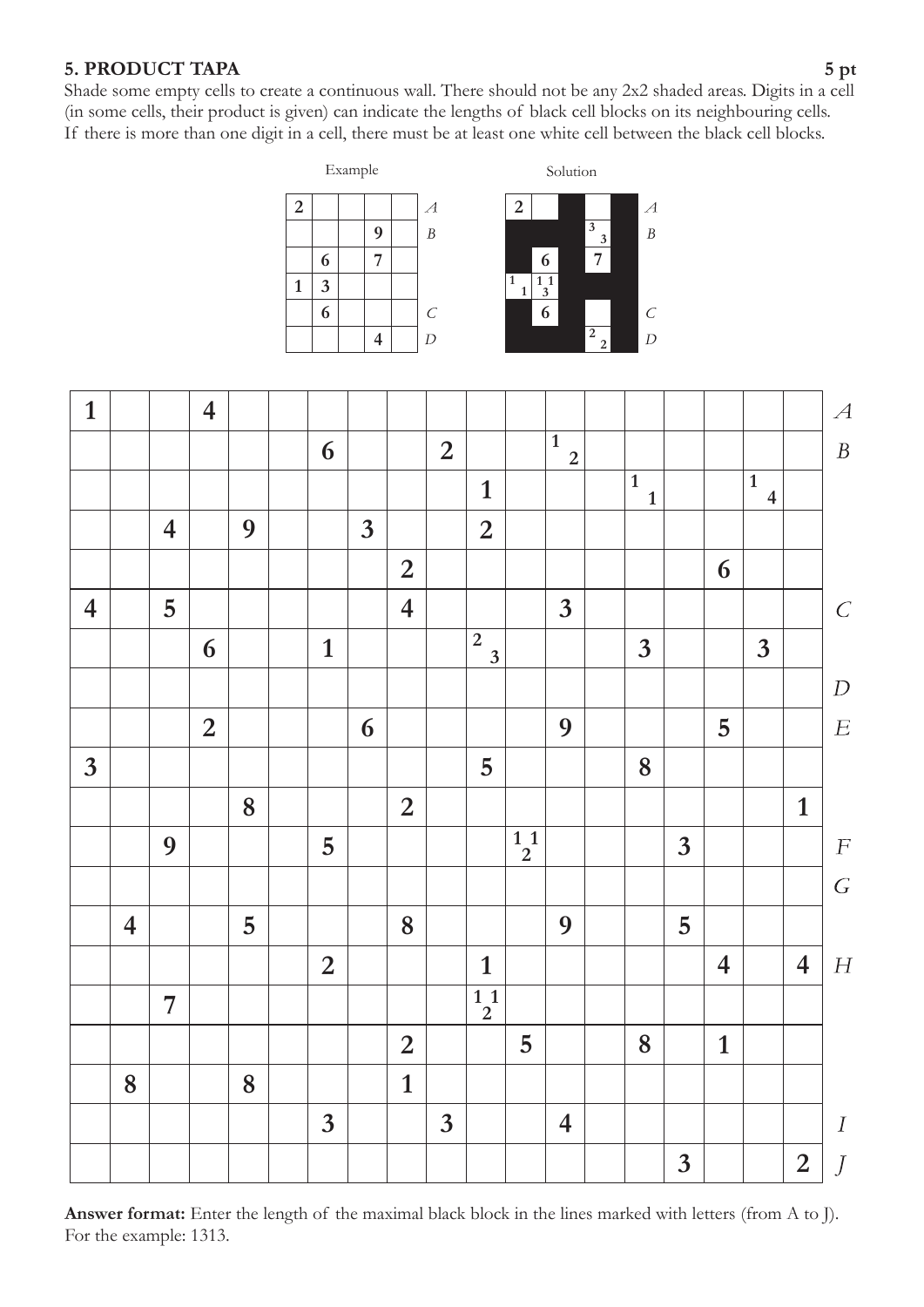# **6. LANGUAGE PENTOMINOES 4 pt**

Place the 8 given pentominoes in the grid. Pentominoes can be rotated and reflected. They cannot touch each other, not even diagonally. Digits outside the grid show the number of cells occupied by pentominoes in the corresponding rows/columns. Enter all the given names into the pentominoes along the drawn lines. The letters in any row/columns are not repeated. Some cells occupied by pentominoes are already given.



### **7. FLOATING CLOUDS 9 pt**

Place some dark rectangles (clouds), that are at least 2 cells wide and 2 cells high. They cannot touch each other, not even diagonally. Digits outside the grid show the number of dark cells in the corresponding row or column. The clouds, without changing, move horizontally and/or vertically to the one cell every minute so that they do not touch each other. On the 1st diagram of the cloud at the initial moment, on the 2nd – after a minute, on the 3rd – after another minute.

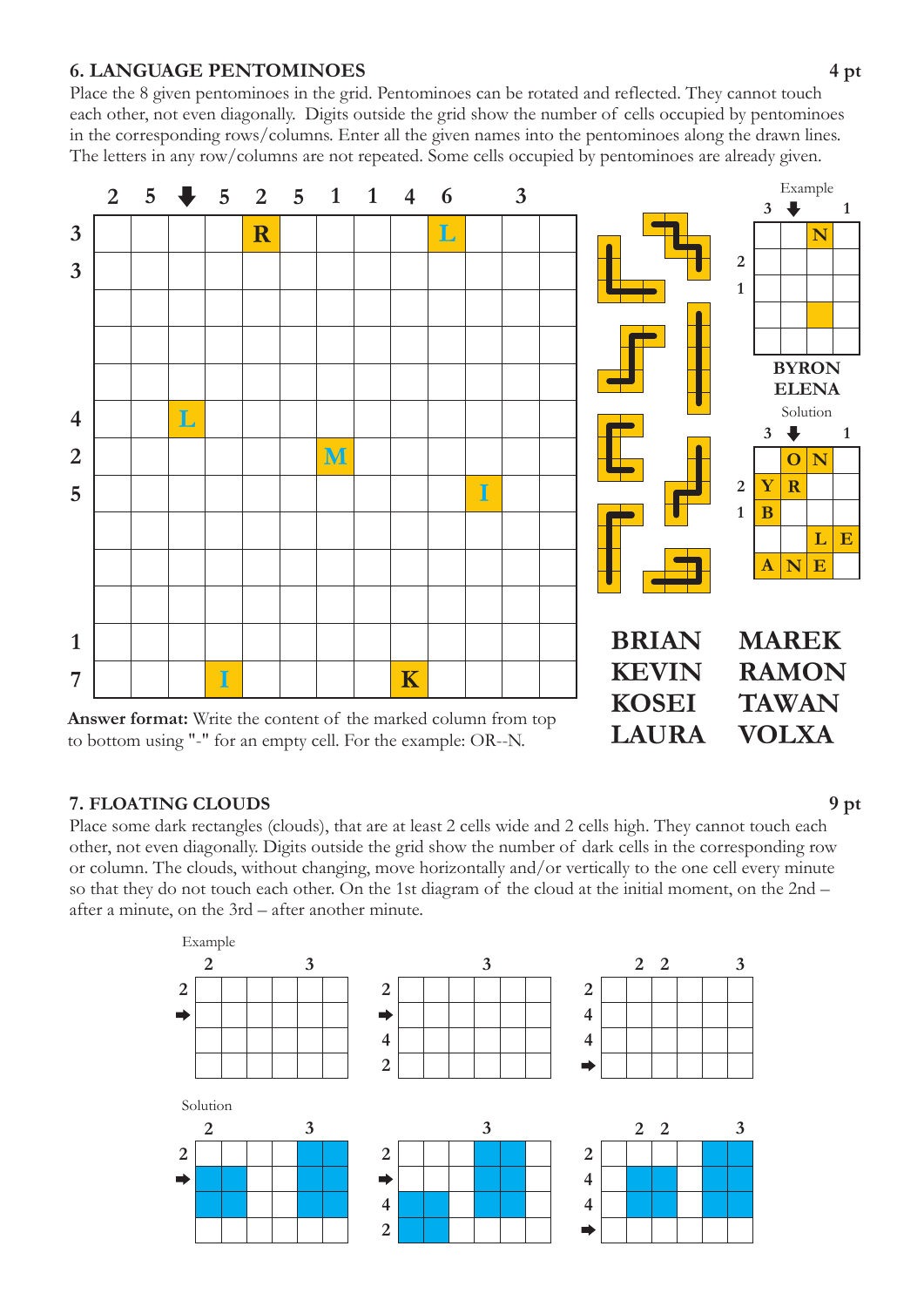

**Answer format:** Write the content of the marked rows from left to right, using the letter C for the cell occupied by the cloud, and "-" for an empty cell. For the example:  $CC$ - $CC$ , --- $CC$ , ------.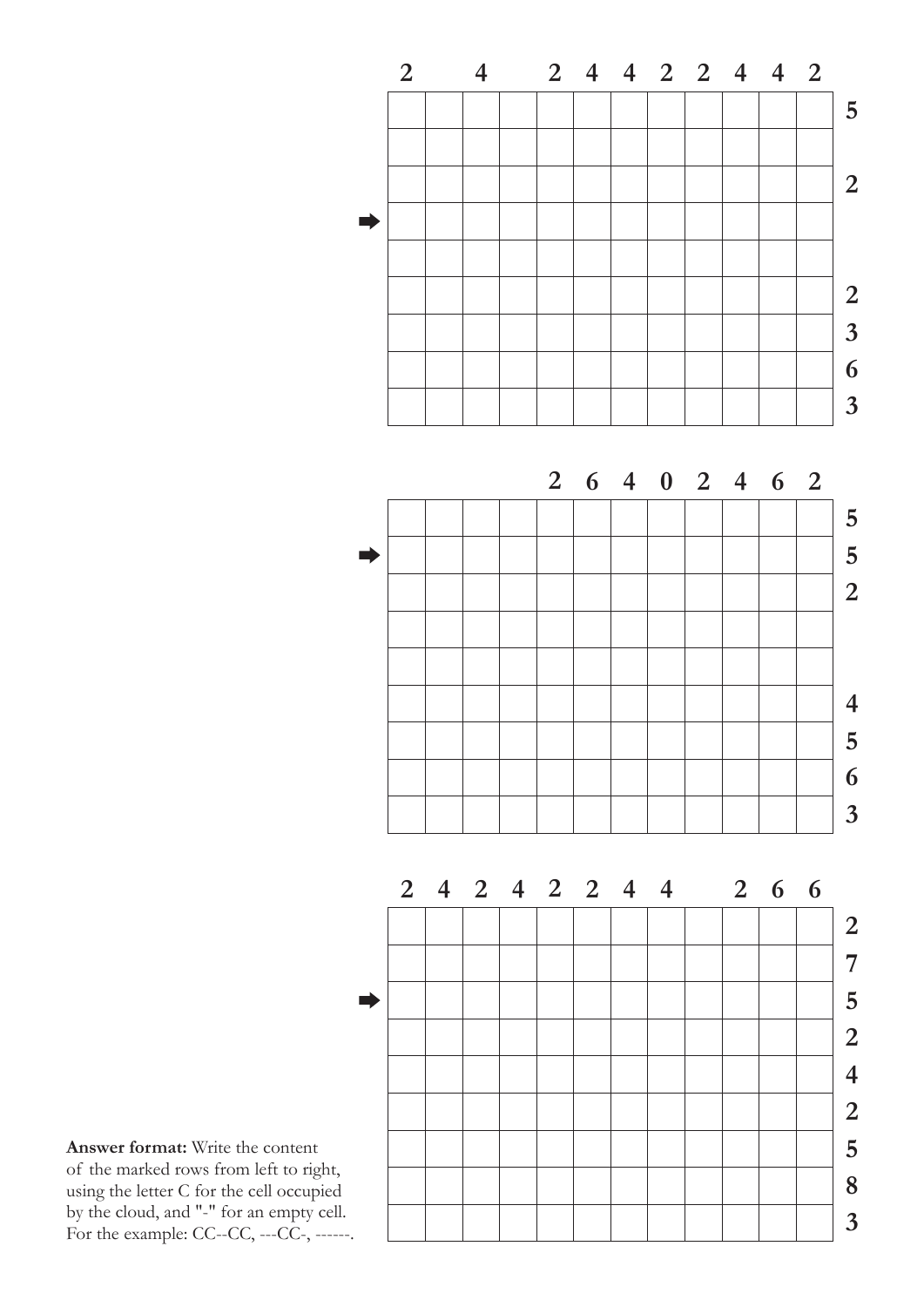# **8. MECHANICAL SUDOKUS 8 pt (2 for each row)**

Fill each grid with digits from 1 to 7. Within a grid, digits must be different in rows, columns and outlined areas. All given fragments should be placed without rotation or reflection in the four grids. The fragments do . not share any cells



**Answer format:** Write the content of marked rows from left to right.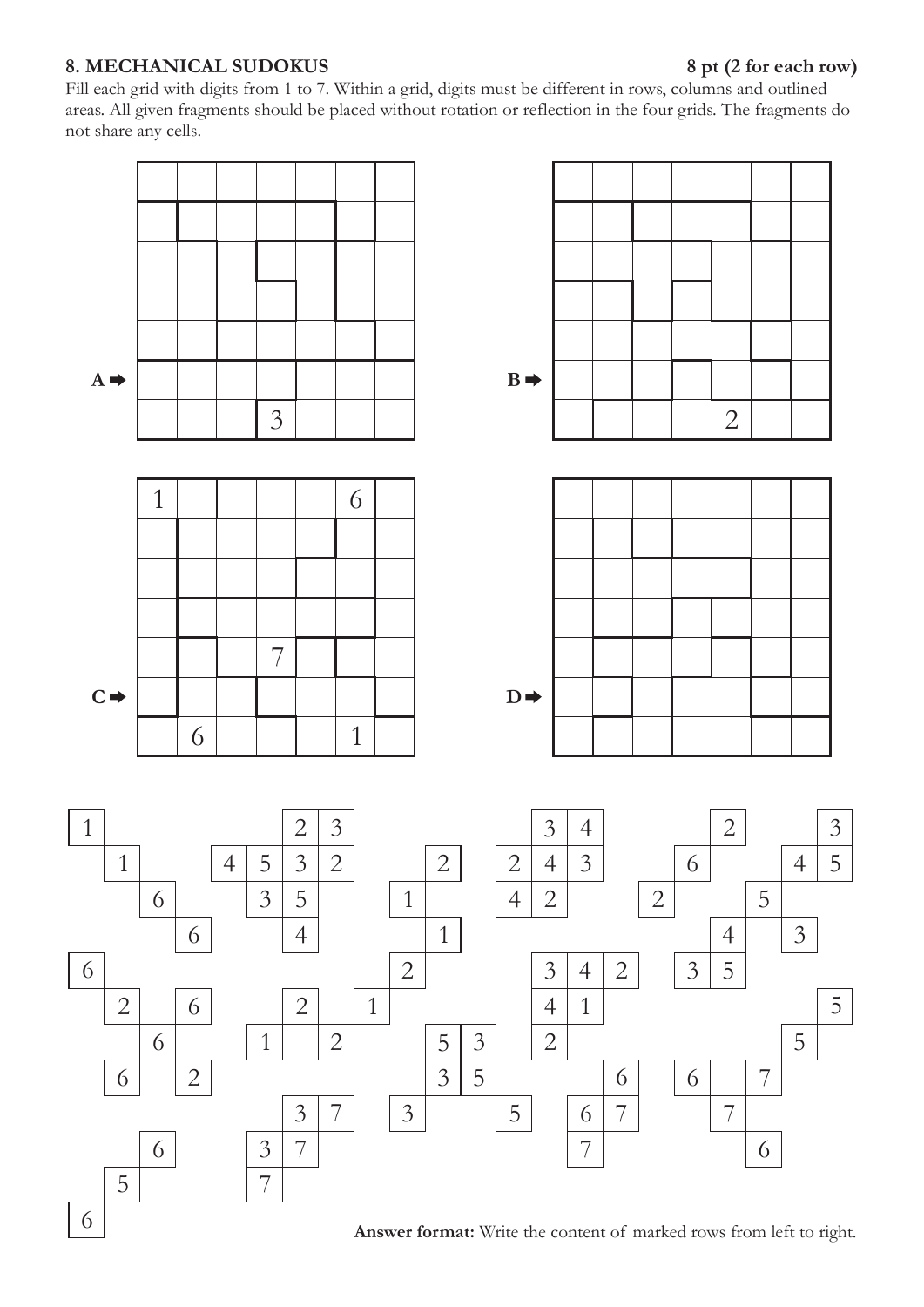# **9. DOMINER 4 pt**

Place all the given half-dominoes in the empty cells of the grid. The number in the cell indicates the number of circles in all adjacent cells.



**Answer format:** Write the content of the marked row from left to right and the column from top to bottom. Use the numeric values of the half-domino and "X" for the other cells. For the example: 56X2, 1X2.

# **10. OPTI-ROAD 14, 11, 8, 5, 2 pt** for **best solutions**

Maximize the value of the expression D -  $(G - g)(V - v)$ , where D is a number of double cells, G and V . are the maximum given numbers for the horizontals and verticals, g and v are the minimum, accordingly Create a puzzle LMI-ROAD with a unique solution in the 9x9 grid, where all digits are given instead of letters, and the number of different given digits can be more than three. Its rules: Shade some 1-unit cells and one-half of all double cells. Digits outside the grid show the number of shaded cells in rows and columns. Draw a loop consisting of horizontal and vertical segments through the centers of all the white cells.





**D=9, G=2, g=1, V=2, v=1**

**Answer format:** Write the value of the expression  $D - (G - g)(V - v)$ , then sequentially all the horizontal For the example: 8, 22212, 22212, MMLMM, LIMMI, LIILI, ILIMM, IMMLL. given digits from top to bottom and vertical from left to right. Finally, describe the grid line by line from top to bottom using the letter L for 1-unit cells, MM for double horizontal cells and II for double vertical cells.

J